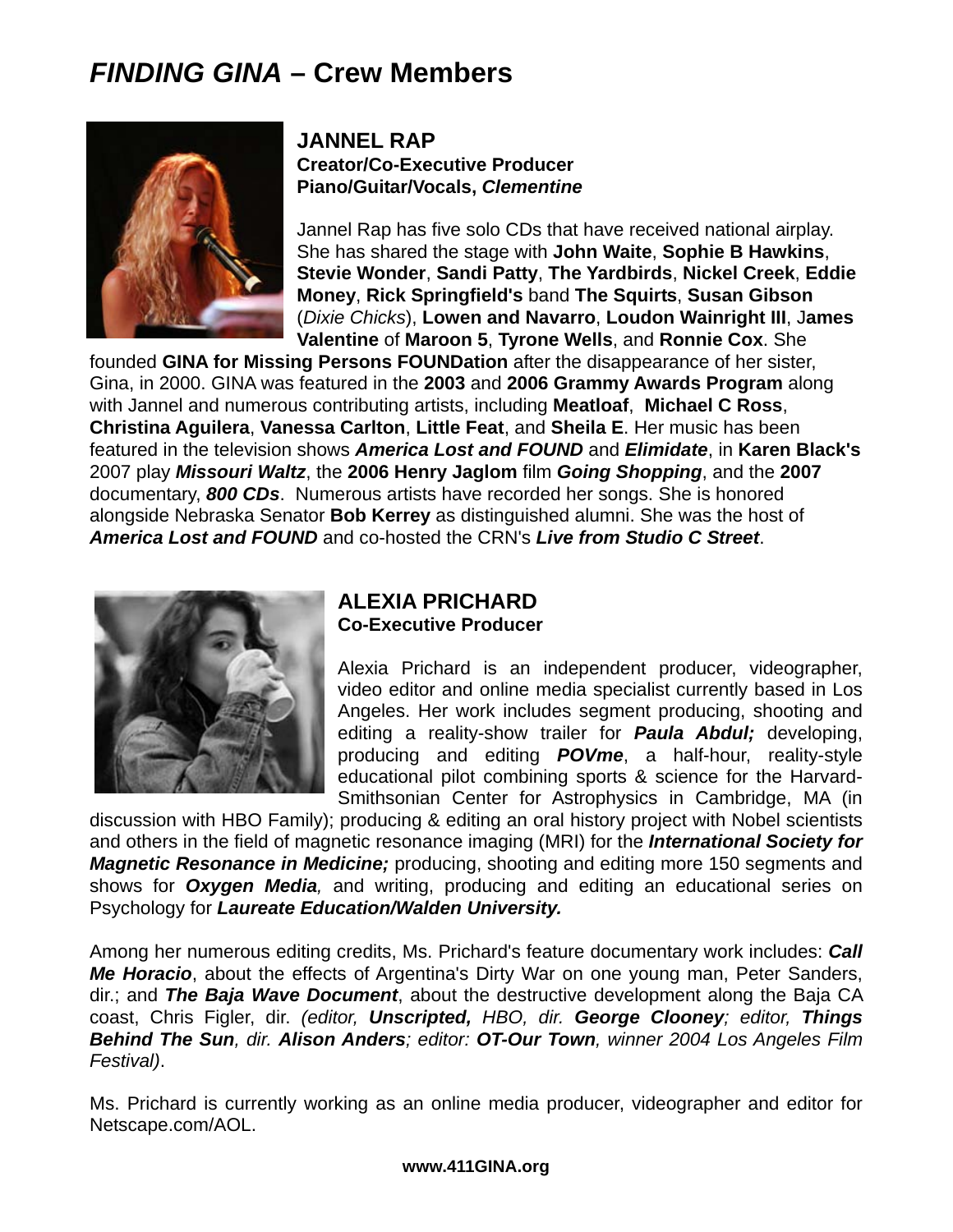

#### **JEFFREY WAYNE Co-Executive Producer Drums/Vocals,** *Clementine*

After attending Grand Canyon College on a music scholarship Jeffrey joined the band RHEMA which eventually would sign with **Curb/MCA.** As the band recorded their debut album he began getting calls to play on national commercials produced by Frank

Zappa keyboardist **Allen Zavod.** 

The band's pinnacle of success occurred when they were cast to star as a band of rock aliens with **Pia Zadora, Ruth Gordon, Craig Scheffer** and **Jermaine Jackson**.

Later, Jeffrey relocated to LA and created **Nomad Production.** The production team would go on to work with **Phillip Bailey, Richard Marx** and international **Star Search winner Banig.** Jeffrey would also write and produce songs for legendary R&B artists **the Whispers** and **Stephanie Mills** as well as working directly with music publishing company **Famous Music** for several television shows. Around this time Nomad hooked up with Michael Jackson guitarist **Jon Clark** and **Trevor Rabin** drummer **Lou Molina** and formed the original project "Hungry For Power."

Afterward, Jeffrey began working as a record producer with legendary record maverick **Nik Venet's** company, **Evening Star Records as the VP of A&R**. After Nik Venet's death Jeffrey was elected the new President of the company and he ran Evening Star for several years before leaving to accept another job as **President of Hautlab Records** in New York. He made the pre **Grammy** ballot as producer of the year in 1998 and again in 2005 for his work as producer on Jannel Rap's "Sea of Red" and "Kaleidoscope" albums.

In early 2003 Jeffrey formed the Chimera Production Group with ex "Lonesome Romeo's" front man **Robert Parlee** and Grammy nominated singer songwriter **Jannel Rap**. Based in Nashville as a publishing company their song **"Must Have Been the Water"** has been on hold by several major country artists including **Keith Urban, Gary Moore** and **Blake Shelton** and is currently scheduled to be the debut single for Nashville Star winner **Jay Bravermen.** Jeffrey and Jannel Rap, for many years, have hosted the syndicated radio show **"Live From Studio C-Street,"** developed a TV show **"America Lost and Found"** and currently produce and direct a live concert web cast called **"The GINA Sessions."** This web cast features bands and recording artists in concert while featuring the faces of missing people to a worldwide audience.



### **GARY LYNN FLOYD Piano/Vocals,** *Clementine*

Gary began his career singing in churches and festivals across the country with albums, *Sixteen and Counting*, *Singing A Love Song* and *See The Change*. In the late-80s grammy-award winning producer **Chris Christian** signed Gary as a songwriter. During his years at **Home Sweet Home Music**, Gary wrote